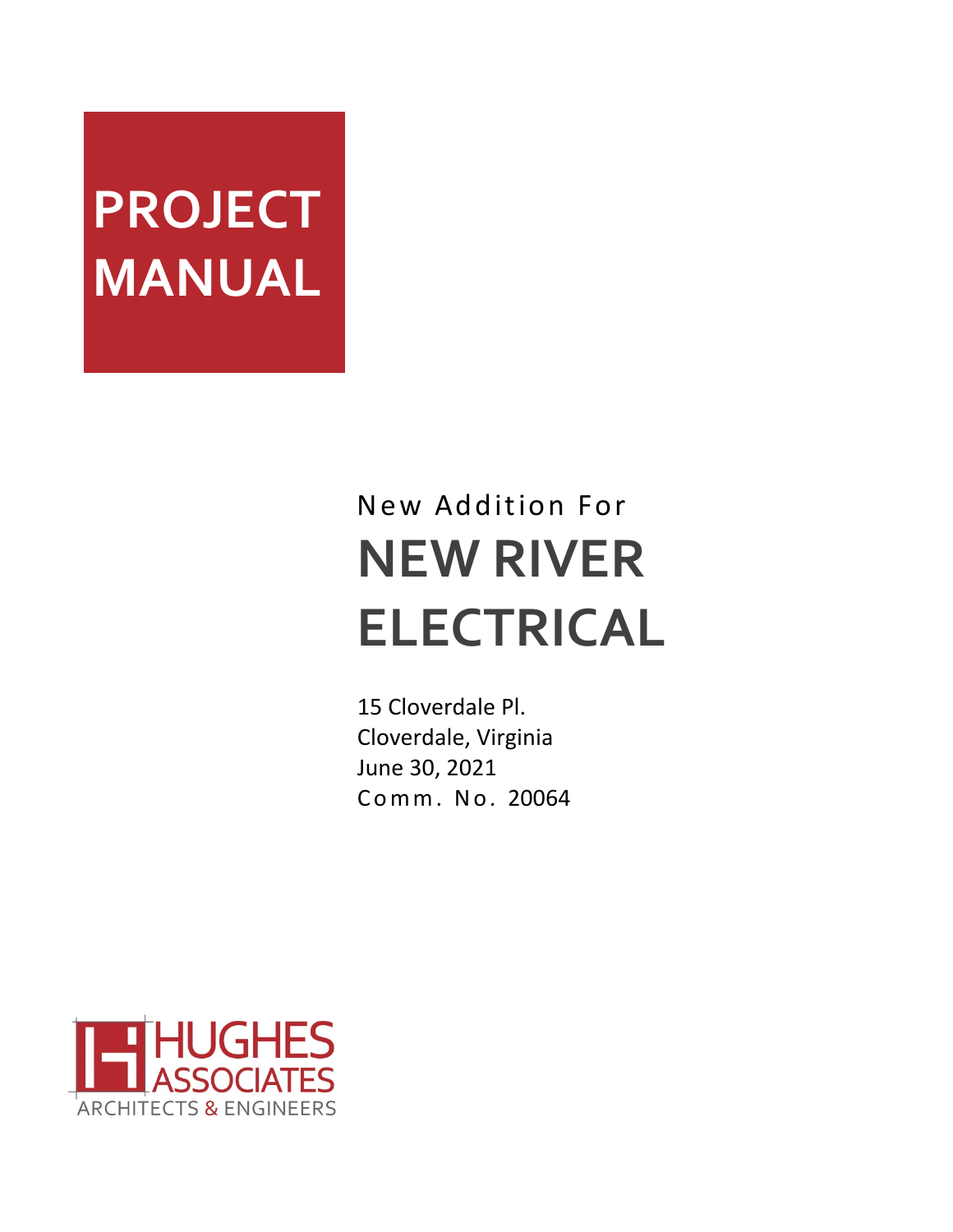**TABLE OF CONTENTS**

**DIVISION 03 - CONCRETE CONCRETE FORMING AND ACCESSORIES CONCRETE REINFORCING CAST-IN-PLACE CONCRETE DIVISION 04 - MASONRY MORTAR AND MASONRY GROUT UNIT MASONRY CAST STONE MASONRY MANUFACTURED STONE MASONRY DIVISION 05 - METALS STEEL JOIST FRAMING STEEL DECKING COLD-FORMED METAL FRAMING METAL STAIRS PIPE AND TUBE RAILINGS DIVISION 06 - WOOD, PLASTICS, AND COMPOSITES ROUGH CARPENTRY MISCELLANEOUS ROUGH CARPENTRY SHOP-FABRICATED WOOD TRUSSES DIVISION 07 - THERMAL AND MOISTURE PROTECTION FIRE AND SMOKE ASSEMBLY IDENTIFICATION BITUMINOUS DAMPPROOFING FLUID-APPLIED WATERPROOFING THERMAL INSULATION FOAMED-IN-PLACE INSULATION EXTERIOR INSULATION AND FINISH SYSTEMS AIR BARRIERS FLUID-APPLIED MEMBRANE AIR BARRIERS - DOW ASPHALT SHINGLES SHEET METAL ROOFING SHEET METAL FLASHING AND TRIM ROOF SPECIALTIES MANUFACTURED GUTTERS AND DOWNSPOUTS ROOF ACCESSORIES FIRESTOPPING DIVISION 08 - OPENINGS HOLLOW METAL DOORS AND FRAMES ALUMINUM DOORS AND FRAMES FLUSH WOOD DOORS DOOR HARDWARE GLAZING FIRE-RATED GLAZING LOUVERS DIVISION 09 - FINISHES**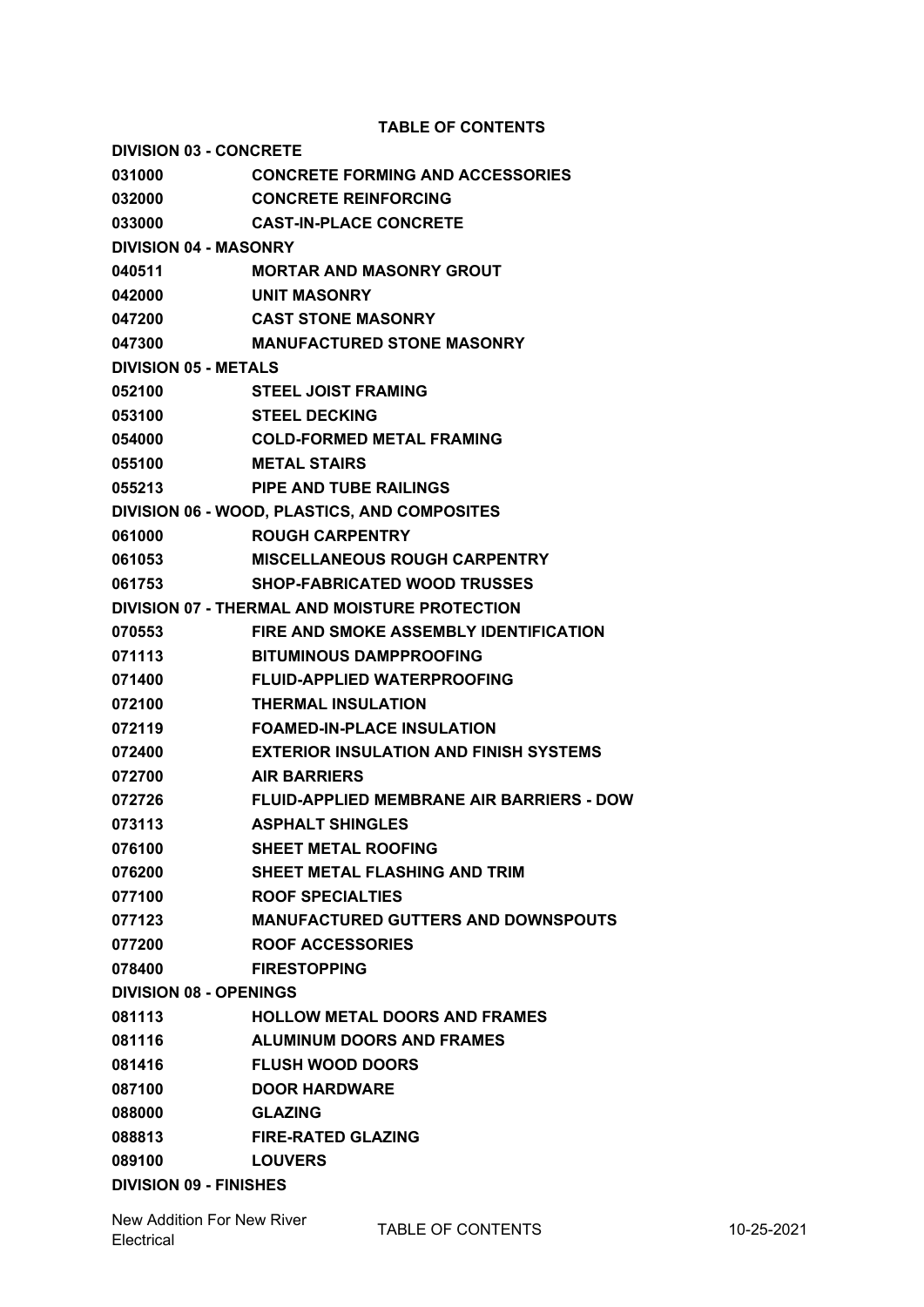| 092116 | <b>GYPSUM BOARD ASSEMBLIES</b> |
|--------|--------------------------------|
| 092216 | NON-STRUCTURAL METAL FRAMING   |
| 095100 | <b>ACOUSTICAL CEILINGS</b>     |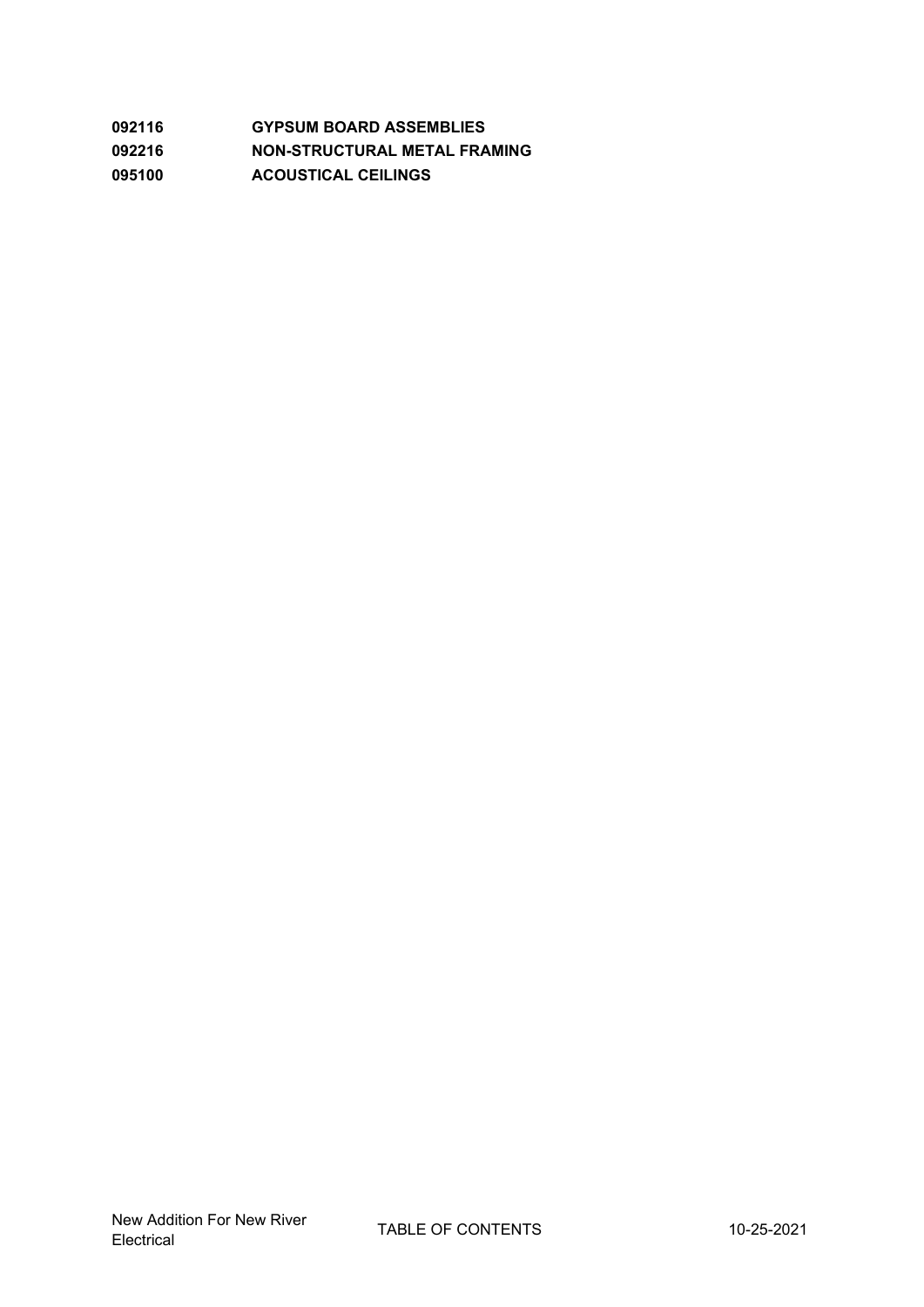# **Division 03 - Concrete**

# **Section 031000 - Concrete Forming and Accessories**

#### **SECTION INCLUDES**

#### **FORMWORK - GENERAL**

Provide concrete forms, accessories, shoring, and bracing as required to accomplish castin-place concrete work.

Design and construct concrete that complies with design with respect to shape, lines, and dimensions.

Comply with applicable state and local codes with respect to design, fabrication, erection, and removal of formwork.

#### **WOOD FORM MATERIALS**

Form Materials: At the discretion of the Contractor.

#### **EARTH FORMS**

Hand trim sides and bottom of earth forms. Remove loose soil prior to placing concrete. **Section 032000 - Concrete Reinforcing**

#### **REINFORCEMENT**

Reinforcing Steel: ASTM A615/A615M, Grade 60 (60,000 psi).

Reinforcing Steel: ASTM A706/A706M, deformed low-alloy steel bars.

Reinforcing Steel: Deformed bars, ASTM A996/A996M Grade 40 (280), Type A.

Reinforcing Steel Mat: ASTM A704/A704M, using ASTM A615/A615M, Grade 40 (40,000 psi) steel bars or rods, unfinished.

Stirrup Steel: ASTM A1064/A1064M steel wire, unfinished.

Steel Welded Wire Reinforcement (WWR): Galvanized, deformed type; ASTM A1064/A1064M.

# **Section 033000 - Cast-in-Place Concrete**

#### **FORMWORK**

Comply with requirements of Section 031000.

#### **REINFORCEMENT MATERIALS**

Steel Welded Wire Reinforcement (WWR): Galvanized, plain type, ASTM A1064/A1064M.

#### **CONCRETE MATERIALS**

Cement: ASTM C150/C150M, Type I - Normal Portland type.

Blended, Expansive Hydraulic Cement: ASTM C845/C845M, Type K.

Fine and Coarse Aggregates: ASTM C33/C33M.

Lightweight Aggregate: ASTM C330/C330M.

Water: ASTM C1602/C1602M; clean, potable, and not detrimental to concrete.

#### **ACCESSORY MATERIALS**

Underslab Vapor Retarder:

Sheet Material: ASTM E1745, Class A; stated by manufacturer as suitable for installation in contact with soil or granular fill under concrete slabs. Single ply polyethylene is prohibited.

#### **PLACING CONCRETE**

Place concrete in accordance with ACI 304R.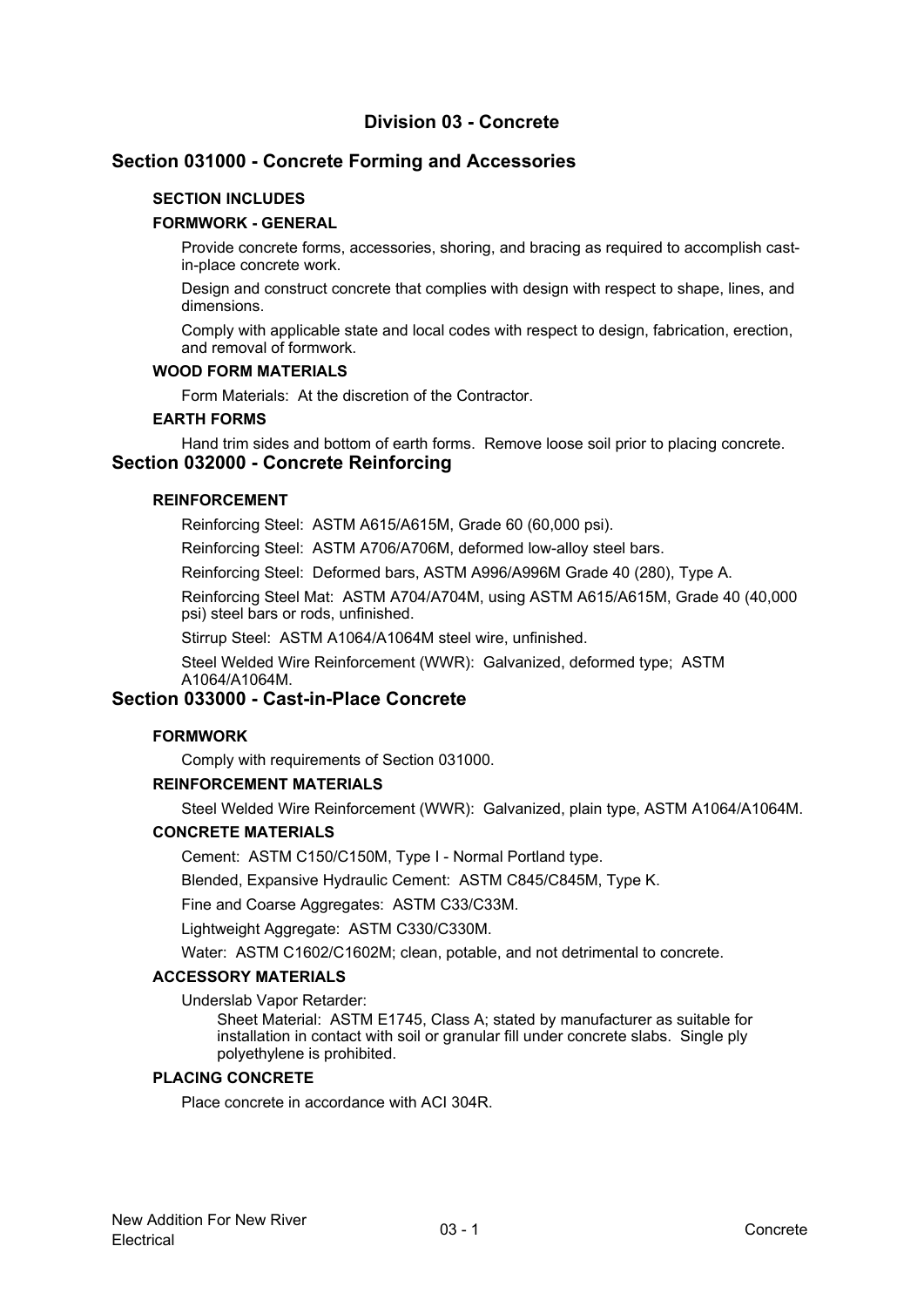# **Division 04 - Masonry**

# **Section 040511 - Mortar and Masonry Grout**

#### **MORTAR AND GROUT APPLICATIONS**

Mortar Mix Designs: ASTM C270, Property Specification.

**MATERIALS**

#### **Section 042000 - Unit Masonry**

### **CONCRETE MASONRY UNITS**

Concrete Block: Comply with referenced standards and as follows: Size: Standard units with nominal face dimensions of 16 by 8 inches and nominal depths as indicated on drawings for specific locations. Load-Bearing Units: ASTM C90, normal weight.

#### **MORTAR AND GROUT MATERIALS**

Masonry Cement: ASTM C91/C91M, Type N.

Hydrated Lime: ASTM C207, Type S.

Mortar Aggregate: ASTM C144.

Grout Aggregate: ASTM C404.

#### **REINFORCEMENT AND ANCHORAGE**

Reinforcing Steel: Type specified in Section 032000; size as indicated on drawings; galvanized finish.

#### **FLASHINGS**

Metal Flashing Materials:

Membrane Non-Asphaltic Flashing Materials:

Composite Polymer Flashings - Self-Adhering: Composite polyethylene; 40 mil thick with pressure-sensitive adhesive and release paper.

EPDM Flashing: ASTM D4637/D4637M, Type I, 0.040 inch thick.

#### **ACCESSORIES**

Preformed Control Joints: Rubber material. Provide with corner and tee accessories, fused joints.

Cavity Mortar Control: Semi-rigid polyethylene or polyester mesh panels, sized to thickness of wall cavity, and designed to prevent mortar droppings from clogging weeps and cavity vents and allow proper cavity drainage.

Weeps:

Termite-Excluding Weep and Vent:

Drainage Fabric: Polyester or polypropylene mesh bonded to <sup>a</sup> water and vapor-permeable fabric.

#### **MORTAR AND GROUT MIXING**

Mortar for Unit Masonry: ASTM C270, using the Proportion Specification.

#### **COURSING**

Maintain masonry courses to uniform dimension. Form vertical and horizontal joints of uniform thickness.

Concrete Masonry Units:

Bond: Running.

# **Section 047200 - Cast Stone Masonry**

#### **MATERIALS**

Portland Cement: ASTM C150/C150M.

Coarse Aggregate: ASTM C33/C33M, except for gradation; granite, quartz, or limestone.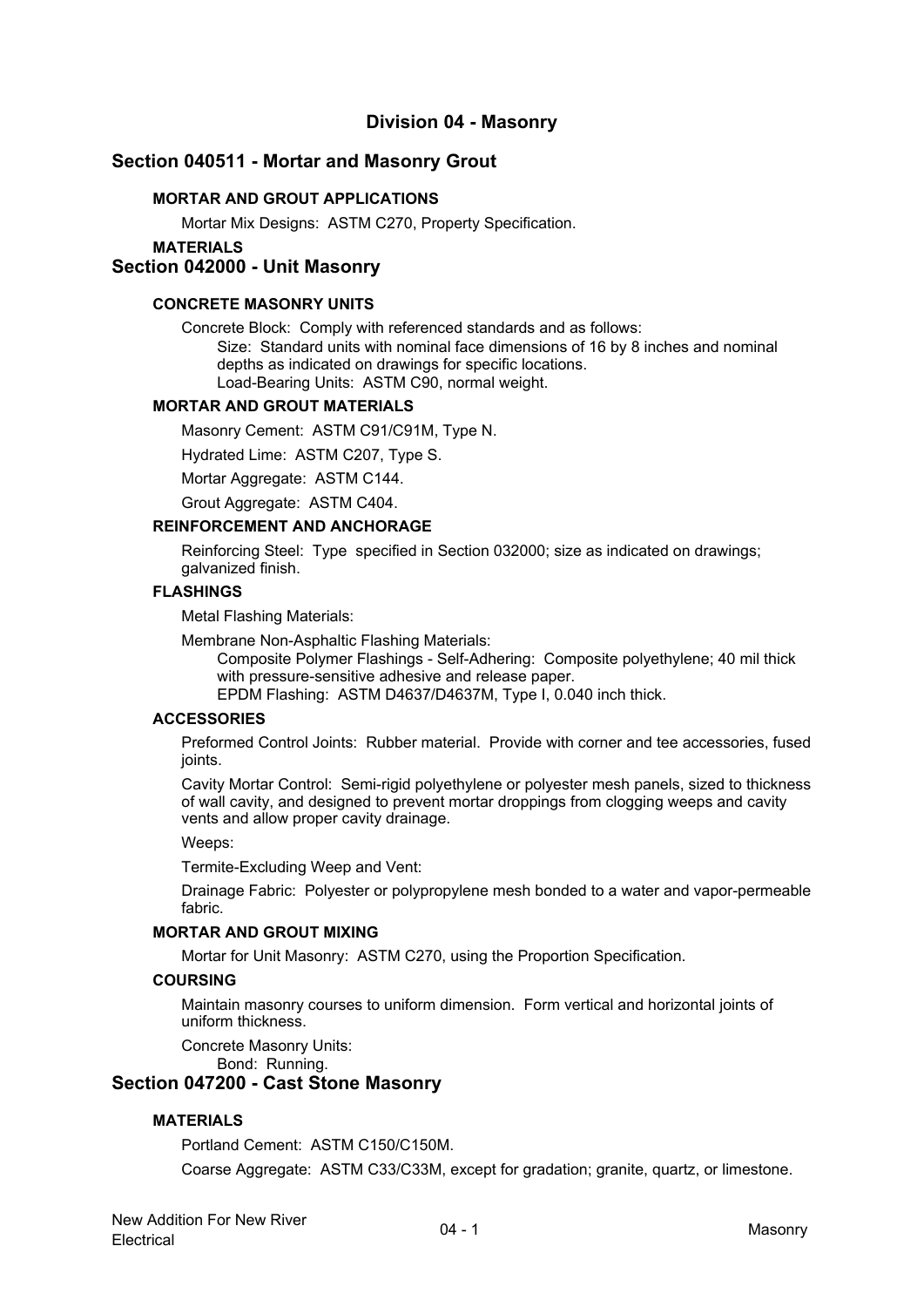Fine Aggregate: ASTM C33/C33M, except for gradation; natural or manufactured sands. Admixtures: ASTM C494/C494M.

Water: Potable.

Reinforcing Bars: ASTM A615/A615M, Grade 40 (40,000 psi), deformed bars, galvanized.

Steel Welded Wire Reinforcement: ASTM A1064/A1064M, galvanized or ASTM A884/A884M, epoxy coated.

Embedded Anchors, Dowels, and Inserts: Type 304 stainless steel, of type and size as required for conditions.

Mortar: Portland cement-lime, as specified in Section 040511 ; do not use masonry cement.

# **Section 047300 - Manufactured Stone Masonry**

**MORTAR APPLICATIONS**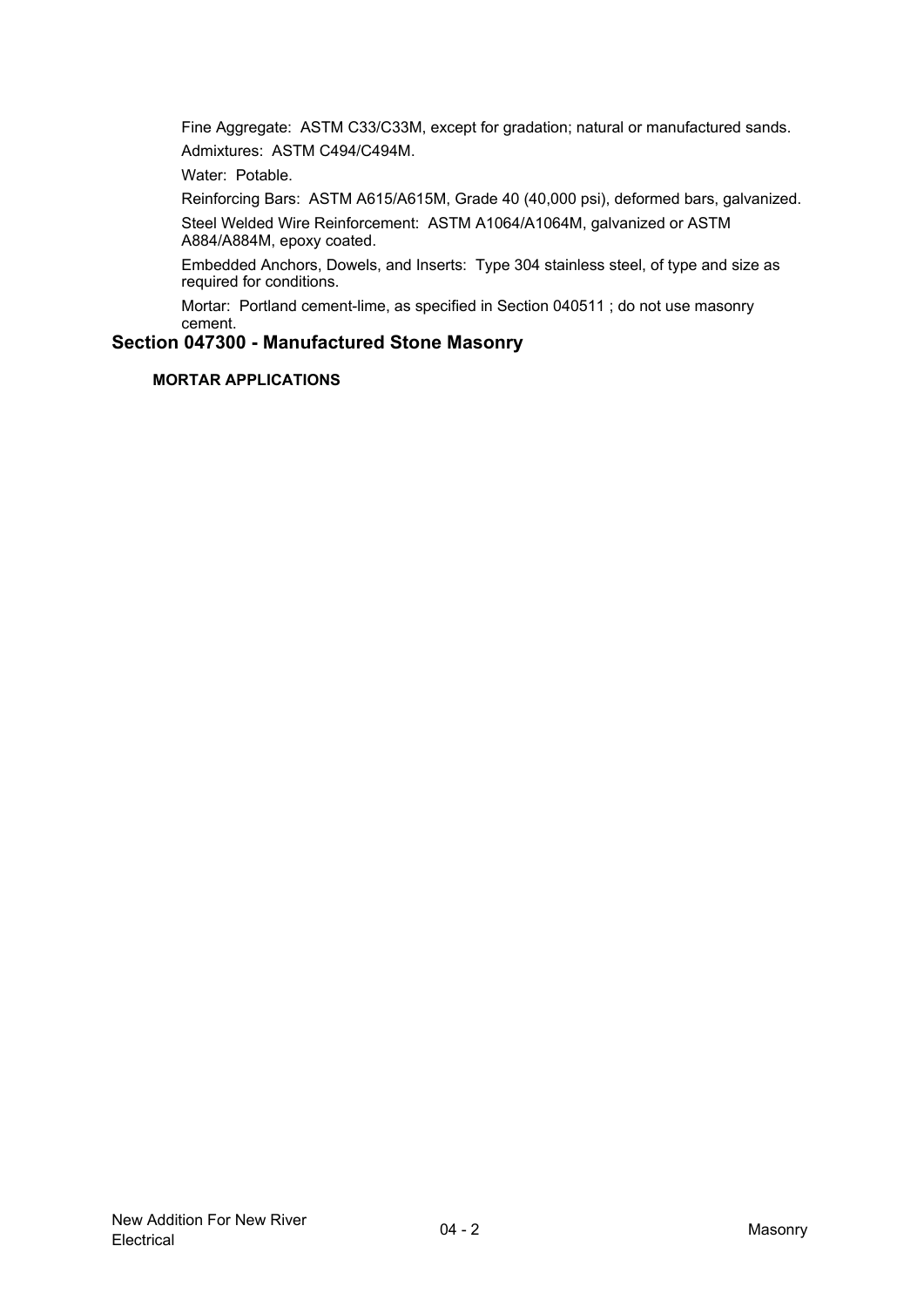# **Division 05 - Metals**

# **Section 052100 - Steel Joist Framing**

# **MATERIALS**

Welding Materials: AWS D1.1/D1.1M; type required for materials being welded. **Section 053100 - Steel Decking**

#### **STEEL DECK**

All Deck Types: Select and design metal deck in accordance with SDI Design Manual.

Acoustical Roof Deck: Non-composite type, steel sheet with plain vertical flute faces perforated with 1/8 inch diameter holes staggered 3/8 inch on center:

Galvanized Steel Sheet: ASTM A653/A653M, Structural Steel (SS) Grade 33/230, with G90/Z275 galvanized coating.

Primer: Shop coat of manufacturer's standard primer paint over cleaned and phosphatized substrate.

# **Section 054000 - Cold-Formed Metal Framing**

#### **FRAMING SYSTEM**

Provide primary and secondary framing members, bridging, bracing, plates, gussets, clips, fittings, reinforcement, and fastenings as required to provide <sup>a</sup> complete framing system.

#### **FRAMING MATERIALS**

Studs and Track: ASTM C955; studs formed to channel, C- or Sigma-shaped with punched web; U-shaped track in matching nominal width and compatible height.

# **Section 055100 - Metal Stairs**

#### **METAL STAIRS - GENERAL**

Metal Stairs: Provide stairs of the design specified, complete with landing platforms, vertical and horizontal supports, railings, and guards, fabricated accurately for anchorage to each other and to building structure.

Fasteners: Same material or compatible with materials being fastened; type consistent with design and specified quality level.

# **Section 055213 - Pipe and Tube Railings**

#### **RAILINGS - GENERAL REQUIREMENTS**

Design, fabricate, and test railing assemblies in accordance with the most stringent requirements of applicable local code.

Provide anchors and other components as required to attach to structure, made of same materials as railing components unless otherwise indicated; where exposed fasteners are unavoidable provide flush countersunk fasteners.

Provide slip-on non-weld mechanical fittings to join lengths, seal open ends, and conceal exposed mounting bolts and nuts, including but not limited to elbows, T-shapes, splice connectors, flanges, escutcheons, and wall brackets.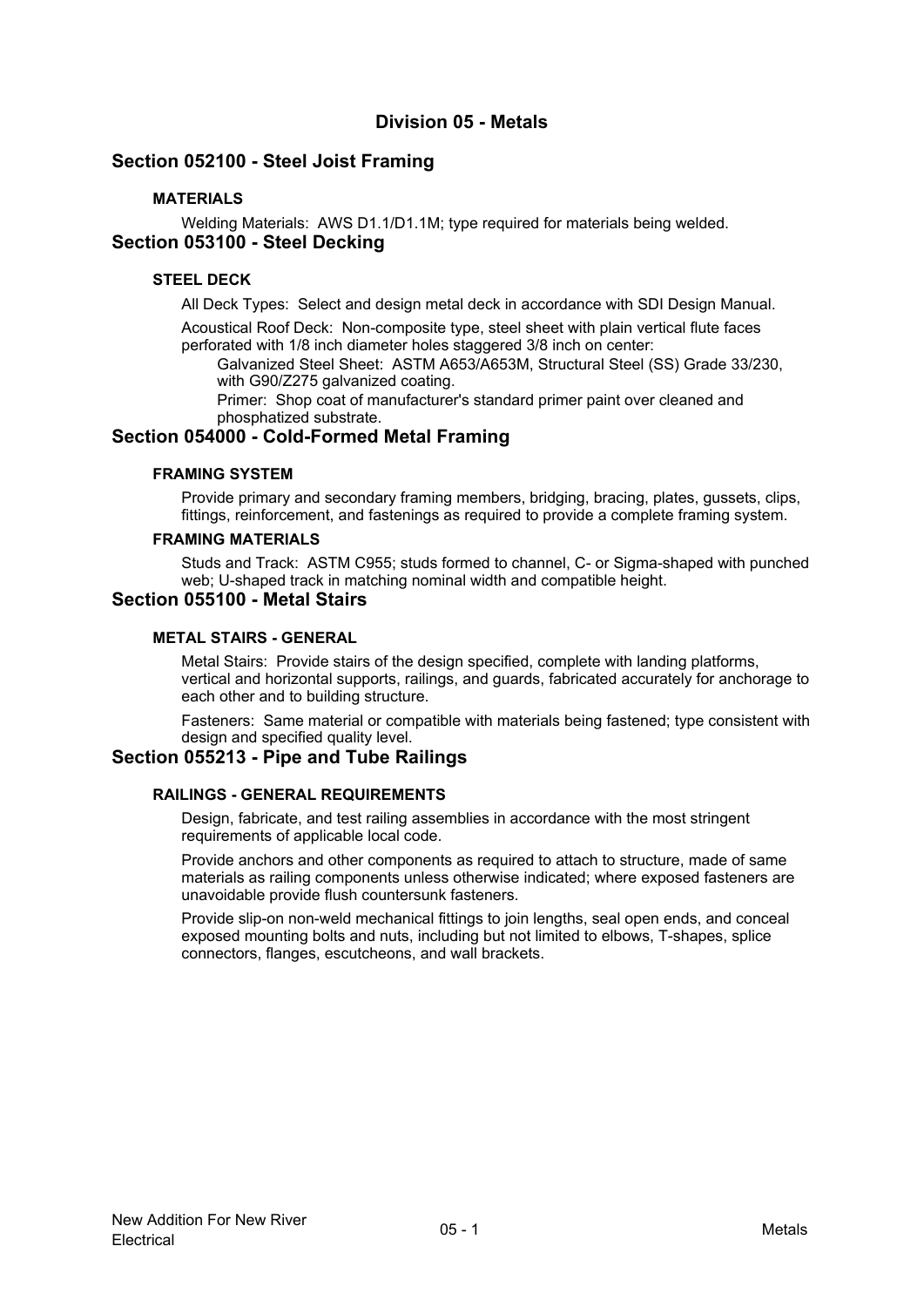# **Division 06 - Wood, Plastics, and Composites**

# **Section 061000 - Rough Carpentry**

#### **GENERAL REQUIREMENTS**

Dimension Lumber: Comply with PS 20 and requirements of specified grading agencies. If no species is specified, provide species graded by the agency specified; if no grading agency is specified, provide lumber graded by grading agency meeting the specified requirements.

Grading Agency: Grading agency whose rules are approved by the Board of Review, American Lumber Standard Committee at www.alsc.org, and who provides grading service for the species and grade specified; provide lumber stamped with grade mark unless otherwise indicated.

# **Section 061053 - Miscellaneous Rough Carpentry**

#### **GENERAL REQUIREMENTS**

Dimension Lumber: Comply with PS 20 and requirements of specified grading agencies.

#### **DIMENSION LUMBER FOR CONCEALED APPLICATIONS**

Sizes: Nominal sizes as indicated on drawings, S4S.

Moisture Content: S-dry or MC19.

Miscellaneous Framing, Blocking, Nailers, Grounds, and Furring: Lumber: S4S, No.2 or Standard Grade. Boards: Standard or No.3.

# **Section 061753 - Shop-Fabricated Wood Trusses**

#### **TRUSSES**

Wood Trusses: Designed and fabricated in accordance with ANSI/TPI 1 and TPI DSB-89 to achieve structural requirements indicated.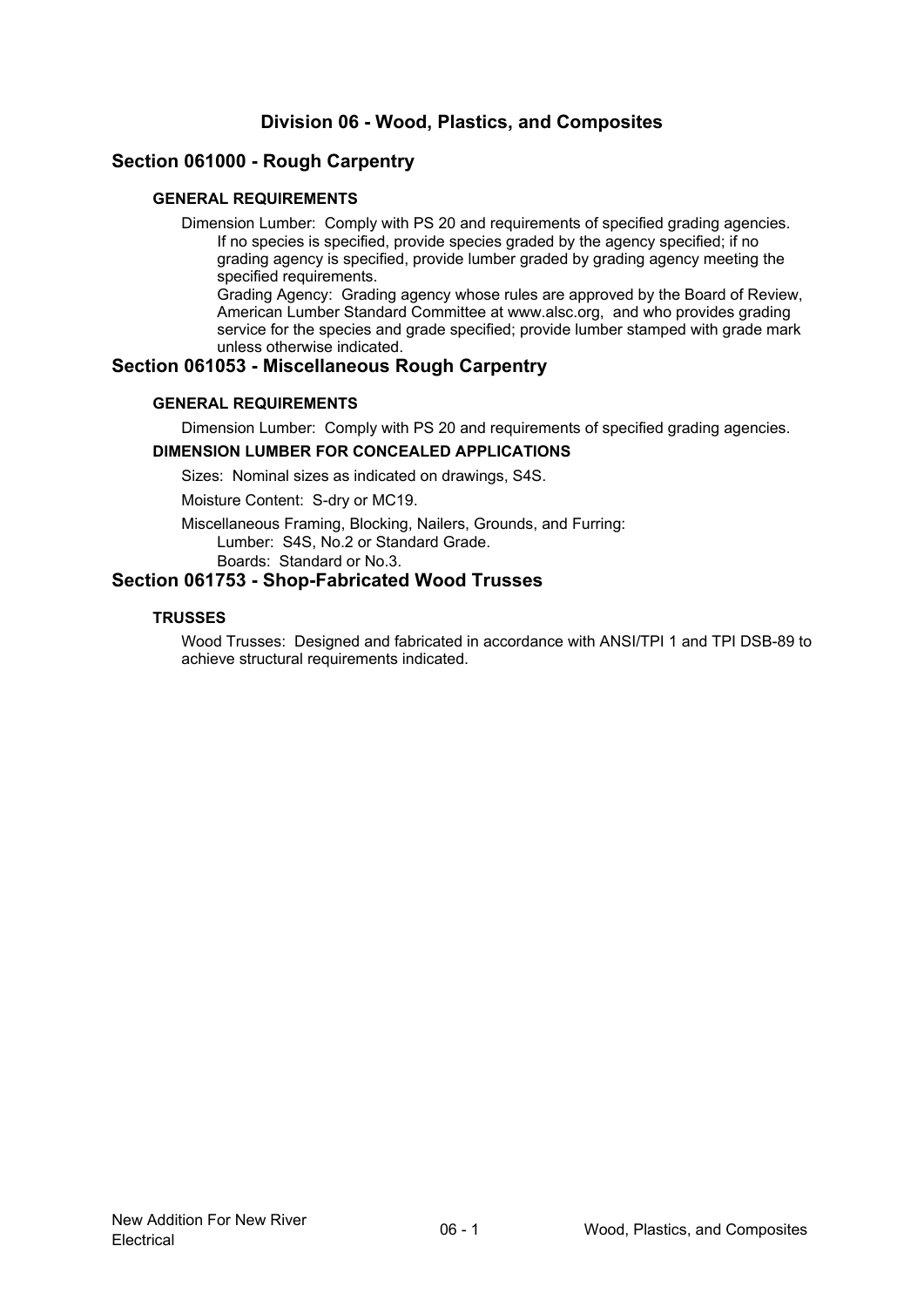# **Division 07 - Thermal and Moisture Protection**

# **Section 070553 - Fire and Smoke Assembly Identification**

#### **FIRE AND SMOKE ASSEMBLY IDENTIFICATION**

Regulatory Requirements: Comply with "Marking and Identification" requirements of "Fire-Resistance Ratings and Fire Tests" chapter of ICC (IBC).

Adhered Fire and Smoke Assembly Identification Signs: Printed vinyl or paper sign with factory applied adhesive backing.

Applied Fire and Smoke Assembly Identification: Identification markings applied to partition with paint and <sup>a</sup> code compliant stencil. See Section 099123 for products.

Languages: Provide sign markings in English.

# **Section 071113 - Bituminous Dampproofing**

# **BITUMINOUS DAMPPROOFING**

Bituminous Dampproofing: Cold-applied water-based emulsion; asphalt with mineral colloid or chemical emulsifying agent; with or without fiber reinforcement; asbestos-free; suitable for application on vertical and horizontal surfaces.

Composition - Vertical Application: ASTM D1227/D1227M Type III or ASTM D1187/D1187M Type I.

Composition - Horizontal and Low-Slope Application: ASTM D1227/D1227M Type II or III.

VOC Content: Not more than permitted by local, State, and federal regulations. Applied Thickness: 1/16 inch, minimum, wet film.

#### **APPLICATION**

Foundation Walls: Apply two coats of asphalt dampproofing.

Perform this work in accordance with manufacturer's instructions and NRCA (WM) applicable requirements.

# **Section 071400 - Fluid-Applied Waterproofing**

**WATERPROOFING APPLICATIONS**

**FLUID APPLIED WATERPROOFING MATERIALS Section 072119 - Foamed-In-Place Insulation**

**MATERIALS**

**Section 072400 - Exterior Insulation and Finish Systems**

**EXTERIOR INSULATION AND FINISH SYSTEM**

#### **MATERIALS**

#### **Section 072726 - Fluid-Applied Membrane Air Barriers - Dow**

#### **FLUID-APPLIED MEMBRANE AIR BARRIER ASSEMBLY**

Applications:

Fluid-Applied Membrane Air Barrier: Single-component, vapor permeable, 100 percent silicone elastomeric air barrier.

Vapor Permeance: 10 perms, minimum, when tested in accordance with ASTM E96/E96M using Desiccant Method at 73.4 degrees F.

Air Barrier Leakage: Not greater than 0.04 cfm/sq ft of surface area at pressure of 1.57 psf when tested in accordance with ASTM E2357.

#### **Section 073113 - Asphalt Shingles**

#### **ASPHALT SHINGLES**

Asphalt Shingles: Asphalt-coated glass felt, mineral granule surfaced, complying with ASTM D3462/D3462M.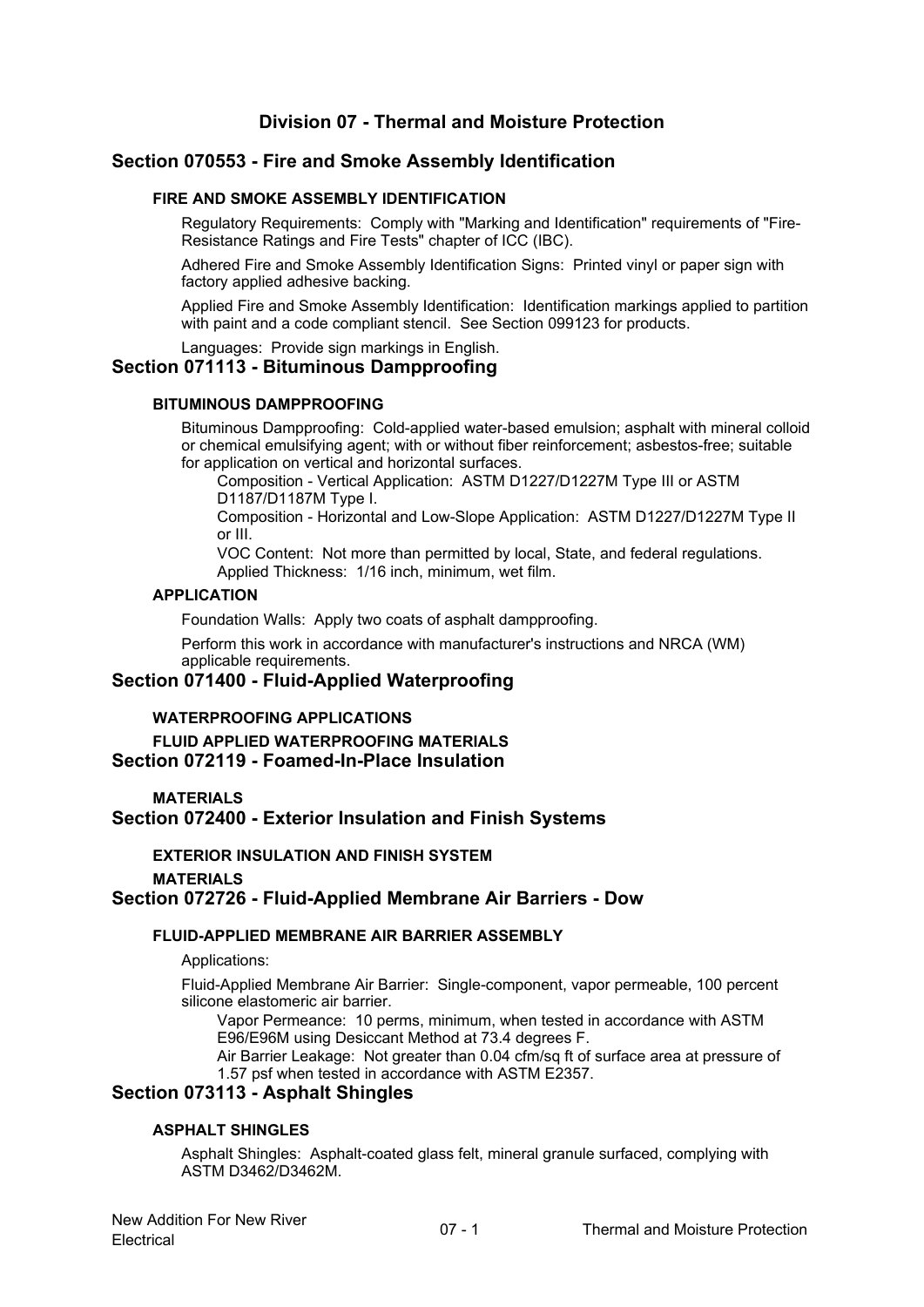Fire Resistance: Class A, complying with ASTM E108. Color: As selected by Architect.

#### **SHEET MATERIALS**

#### Roll Roofing:

Smooth Surfaced Roll Roofing: Asphalt-coated organic felt, with smooth asphalt coating both sides, complying with ASTM D6380/D6380M, Class S, Type III, 51.1 lb/100 sq ft.

#### Eave Protection Membrane:

Eave Protection Membrane: Self-adhering polymer-modified asphalt sheet complying with ASTM D1970/D1970M: 40 mil total thickness; with strippable treated release paper and polyethylene sheet top surface.

Underlayment: Self-adhering rubber-modified asphalt sheet complying with ASTM D1970/D1970M; 22 mil total thickness; with strippable release film and woven polypropylene sheet top surface.

#### **METAL FLASHINGS**

Metal Flashings: Provide sheet metal eave edge, gable edge, ridge, ridge vents, open valley flashing, chimney flashing, dormer flashing, and other flashing indicated.

# **Section 076100 - Sheet Metal Roofing**

#### **SHEET MATERIALS**

Pre-Finished Galvanized Steel Sheet: ASTM A653/A653M, with G90/Z275 zinc coating; 24 gauge, 0.0239 inch minimum base metal thickness, shop pre-coated with PVDF (polyvinylidene fluoride) coating; color as selected.

#### **FABRICATION**

Form sections true to shape, accurate in size, square, and free from distortion or defects. Form pieces in longest practical lengths.

#### **ACCESSORIES**

Underlayment: Synthetic non-asphaltic sheet, intended by manufacturer for mechanically fastened roofing underlayment without sealed seams.

# **Section 076200 - Sheet Metal Flashing and Trim**

#### **SHEET MATERIALS**

Pre-Finished Aluminum: ASTM B209/B209M; 18 gauge, 0.040 inch thick; plain finish shop pre-coated with silicone modified polyester coating.

# **GUTTER AND DOWNSPOUT FABRICATION**

Gutters: SMACNA (ASMM) Rectangular profile.

Downspouts: Rectangular profile.

Gutters and Downspouts: Size for rainfall intensity determined by <sup>a</sup> storm occurrence of 1 in 10 years in accordance with SMACNA (ASMM).

#### **ACCESSORIES**

Fasteners: Galvanized steel, with soft neoprene washers. **Section 077100 - Roof Specialties**

# **COMPONENTS Section 077123 - Manufactured Gutters and Downspouts**

## **MATERIALS Section 078400 - Firestopping**

**FIRESTOPPING SYSTEMS**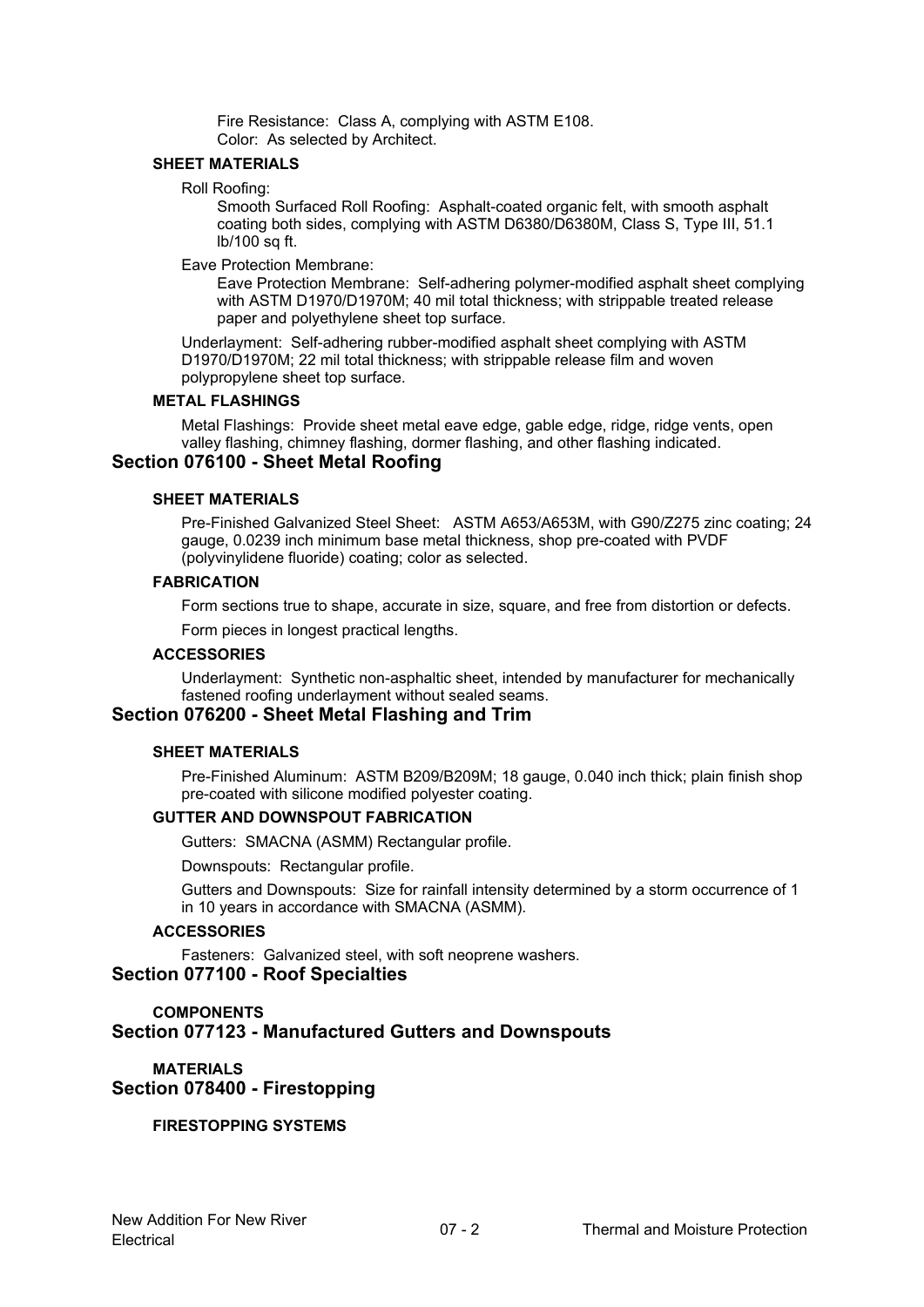# **Division 08 - Openings**

# **Section 081113 - Hollow Metal Doors and Frames**

# **PERFORMANCE REQUIREMENTS**

Requirements for Hollow Metal Doors and Frames:

Steel Sheet: Comply with one or more of the following requirements; galvannealed steel complying with ASTM A653/A653M, cold-rolled steel complying with ASTM A1008/A1008M, or hot-rolled pickled and oiled (HRPO) steel complying with ASTM A1011/A1011M, commercial steel (CS) Type B, for each.

Accessibility: Comply with ICC A117.1 and ADA Standards.

# **HOLLOW METAL DOORS**

#### **HOLLOW METAL FRAMES**

Comply with standards and/or custom guidelines as indicated for corresponding door in accordance with applicable door frame requirements.

Frame Finish: Factory primed and field finished.

Interior Door Frames, Non-Fire Rated: Full profile/continuously welded type. Terminated Stops: Provide at interior doors; closed end stop terminated 6 inch, maximum, above floor at 45 degree angle. Frame Metal Thickness: 18 gauge, 0.042 inch, minimum.

Door Frames, Fire-Rated: Knock-down type.

Fire Rating: Same as door, labeled.

Terminated Stops: Provide at interior doors; closed end stop terminated 6 inch, maximum, above floor at 45 degree angle.

Frame Metal Thickness: 18 gauge, 0.042 inch, minimum.

Frames for Wood Doors: Comply with frame requirements in accordance with corresponding door.

Borrowed Lites Glazing Frames: Construction and face dimensions to match door frames, and as indicated on drawings.

#### **Section 081116 - Aluminum Doors and Frames**

#### **DOORS AND FRAMES**

Dimensions and Shapes: As indicated on drawings; dimensions indicated are nominal. Provide the following clearances: Hinge and Lock Stiles: 1/8 inch.

Between Meeting Stiles: 1/4 inch.

At Top Rail and Bottom Rail: 1/8 inch.

# **Section 081416 - Flush Wood Doors**

#### **DOORS AND PANELS**

Doors: See drawings for locations and additional requirements.

#### **DOOR AND PANEL CORES**

#### **DOOR FACINGS**

#### **DOOR CONSTRUCTION**

Fabricate doors in accordance with door quality standard specified.

Factory machine doors for hardware other than surface-mounted hardware, in accordance with hardware requirements and dimensions.

Factory fit doors for frame opening dimensions identified on shop drawings, with edge clearances in accordance with specified quality standard.

# **FINISHES - WOOD VENEER DOORS Section 087100 - Door Hardware**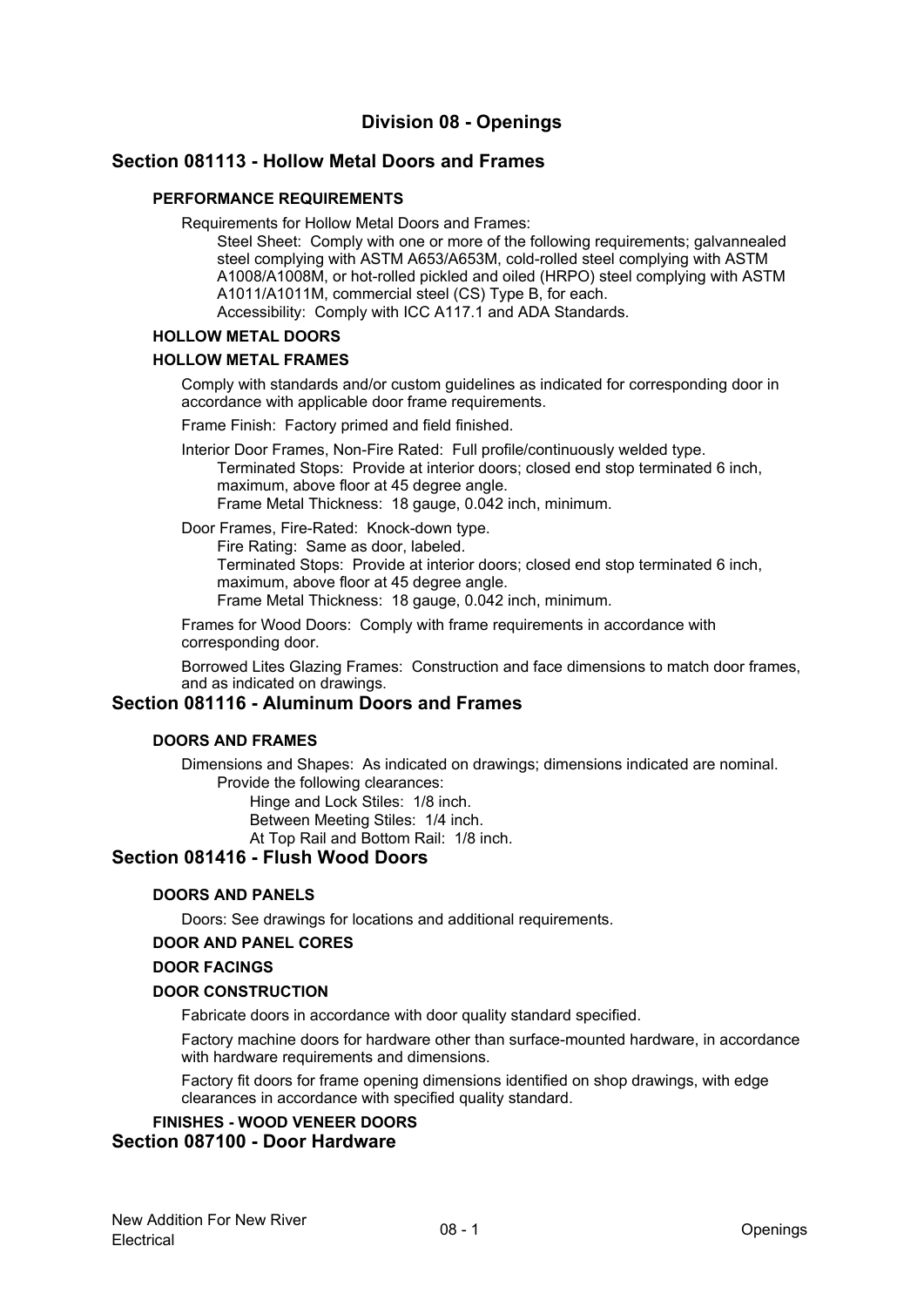#### **DESIGN AND PERFORMANCE CRITERIA**

Provide specified door hardware as required to make doors fully functional, compliant with applicable codes, and secure to extent indicated.

Provide door hardware products that comply with the following requirements:

Applicable provisions of federal, state, and local codes.

Fire-Rated Doors: NFPA 80, listed and labeled by qualified testing agency for fire protection ratings indicated, based on testing at positive pressure in accordance with NFPA 252 or UL 10C.

Hardware on Fire-Rated Doors: Listed and classified by UL (DIR), ITS (DIR), testing firm acceptable to authorities having jurisdiction, or [ ] as suitable for application indicated.

# **FINISHES**

# **Section 088000 - Glazing**

#### **GLASS MATERIALS**

Float Glass: Provide float glass based glazing unless otherwise indicated.

Annealed Type: ASTM C1036, Type I - Transparent Flat, Class 1 - Clear, Quality - Q3.

Kind HS - Heat-Strengthened Type: Complies with ASTM C1048.

Kind FT - Fully Tempered Type: Complies with ASTM C1048.

Fully Tempered Safety Glass: Complies with ANSI Z97.1 or 16 CFR 1201 criteria for safety glazing used in hazardous locations.

Heat-Soak Testing (HST): Provide HST of fully tempered glass used on canopy, point-supported, spider wall, high-risk, sloping overhead, horizontal overhead, freestanding glass protective barrier, or other demanding applications of project, to reduce risks of spontaneous breakage due to nickel sulfide (NiS) induced fractures in accordance with industry established testing requirements.

Impact Resistant Safety Glass: Complies with ANSI Z97.1 - Class B, or 16 CFR 1201 - Category I criteria.

Tinted Type: ASTM C1036, Class 2 - Tinted, Quality - Q3, with color and performance characteristics as indicated.

Laminated Glass: Float glass laminated in accordance with ASTM C1172.

Laminated Safety Glass: Complies with ANSI Z97.1 - Class B or 16 CFR 1201 - Category I impact test requirements.

#### **INSULATING GLASS UNITS**

Fabricator: Certified by glass manufacturer for type of glass, coating, and treatment involved and capable of providing specified warranty.

Insulating Glass Units: Types as indicated.

Durability: Certified by an independent testing agency to comply with ASTM E2190. Coated Glass: Comply with requirements of ASTM C1376 for pyrolytic (hard-coat) or magnetic sputter vapor deposition (soft-coat) type coatings on flat glass; coated vision glass, Kind CV; coated overhead glass, Kind CO; or coated spandrel glass, Kind CS. Metal Edge Spacers: Aluminum, bent and soldered corners. Edge Seal:

Dual-Sealed System: Provide polyisobutylene sealant as primary seal applied between spacer and glass panes, and silicone, polysulfide, or polyurethane sealant as secondary seal applied around perimeter.

Type IG-1 - Insulating Glass Units: Vision glass, double glazed. Outboard Lite: Annealed float glass, 1/4 inch thick, minimum. Metal edge spacer. Inboard Lite: Annealed float glass, 1/4 inch thick, minimum. Total Thickness: 1 inch.

Type IG-5 - Insulating Glass Units: Safety glazing. Glass Type: Same as Type [\_\_\_\_\_] except use fully tempered float glass for both outboard and inboard lites. Total Thickness: 1 inch.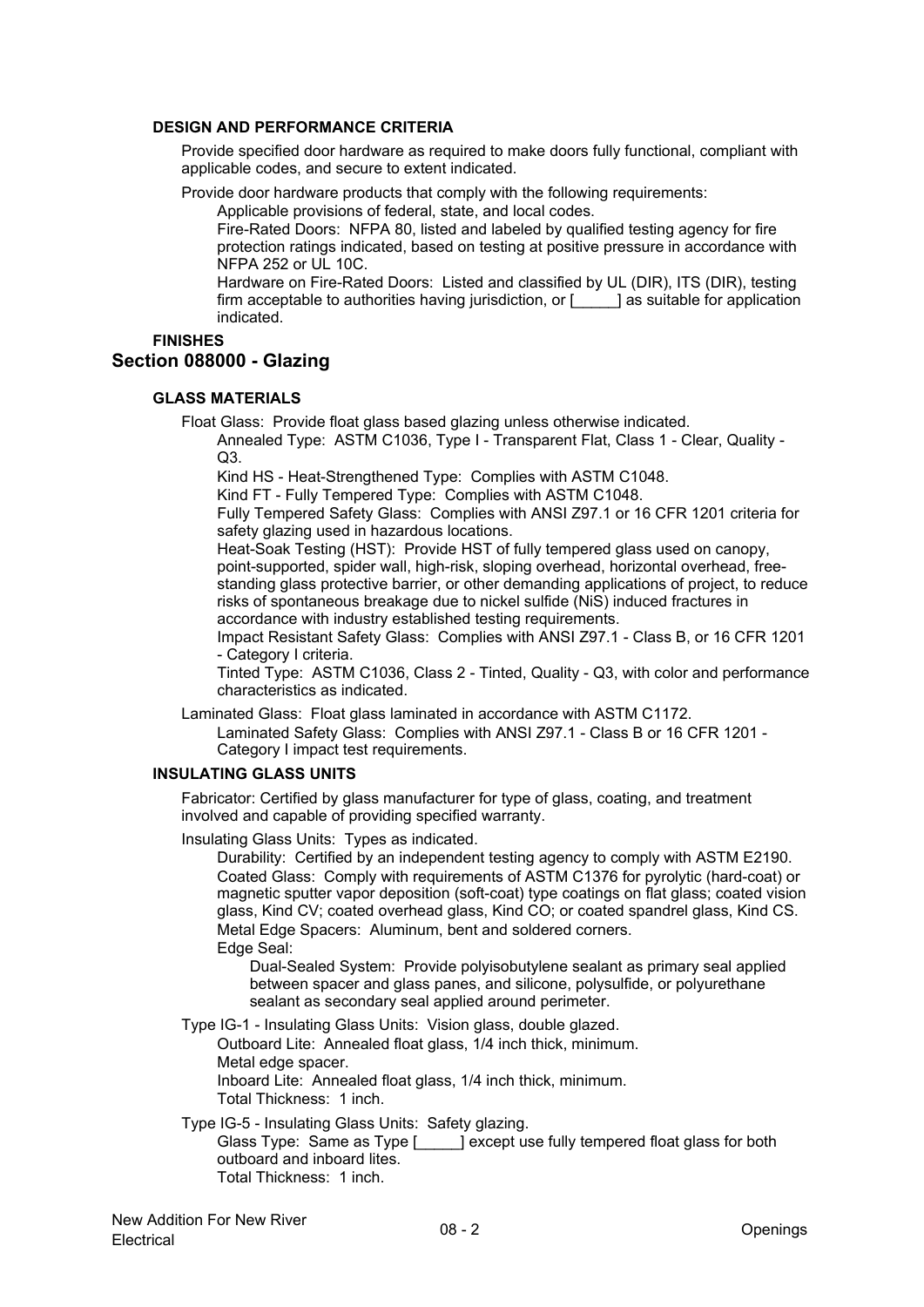Metal edge spacer.

#### **GLASS COATINGS**

Solar Control Coating: Two-component, metal-oxide nano-particles with 5 percent solids content, minimum.

Application: Locations as indicated on drawings.

Color: Clear, fade resistant.

Dry Film Thickness: 10 microns, bubble and crack resistant.

Self-Cleaning Photocatalytic Glass Coating: Transparent visible light activated coating that improves air quality and maintaining clean glass that also breaks down VOC's, odors, and airborne pollutants; ISO-tested.

Application: Locations as indicated on drawings.

Dry Film Thickness: 0.1 microns.

Protective Glass Coating: High performance, poly-siloxane based coating that durably seals and protects interior and exterior glass against wear, corrosion, and degradation from environmental exposure.

Application: Locations as indicated on drawings.

# Color: Clear, colorless liquid.

# **Section 088813 - Fire-Rated Glazing**

#### **GLASS MATERIALS Section 089100 - Louvers**

#### **LOUVERS**

Louvers: Factory fabricated and assembled, complete with frame, mullions, and accessories; AMCA Certified in accordance with AMCA 511.

Drainable Blades: Continuous rain stop at front or rear of blade aligned with vertical gutter recessed into both jambs of frame.

Screens: Provide insect screens at intake louvers and bird screens at exhaust louvers.

Stationary Louvers, Type [\_\_\_]: Horizontal blade, formed galvanized steel sheet construction, with intermediate mullions matching frame.

Blades: Straight.

Frame: 4 inches deep, channel profile; corner joints mitered and , with continuous recessed caulking channel each side.

Steel Finish: Superior performing organic coating, finished after fabrication.